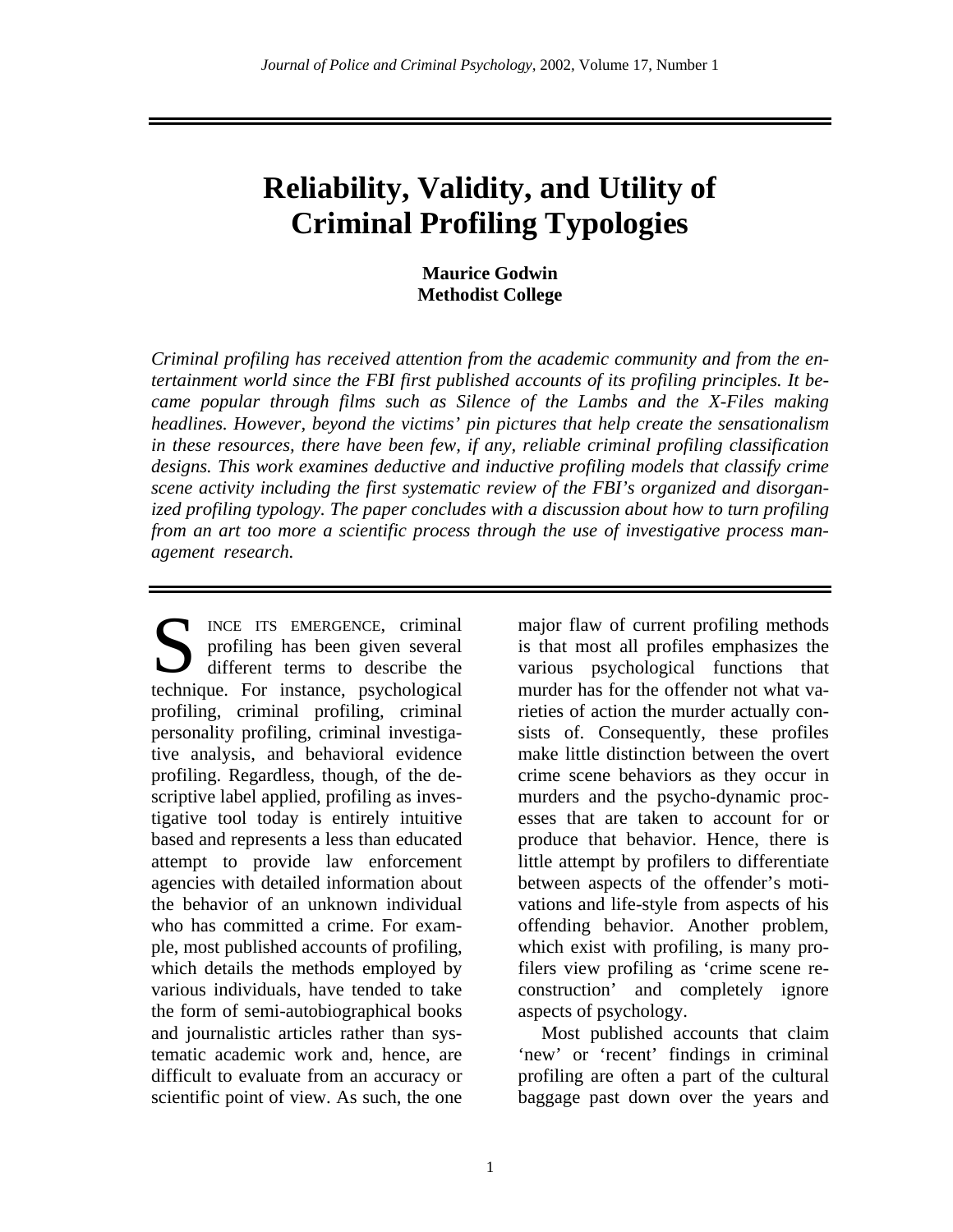are fraught with frailties of human thinking such as confirmation bias and selective thinking (Holmes, 1996; Turvey, 1999). Current profiling attempts are predominantly anchored in opinions based on what has already been written or told in the past. On the one hand, some profilers claim that patterns associated with serial offending occur as a result of recognizable mental illness or mental disorder in the offender and these disorders directly relate to and can be classified using a personality theory. On the other hand some profilers attempt to guess at the motive of an offender based on his crime scene actions and refer to this process as behavioral profiling. However, profiling from a true behavioral approach considers the individual differences between offenses (not offenders) by looking at crime scene actions that can be observed rather than guess at the individual's internal workings or motivations for the crime.

### **The Origins of the FBI's Criminal Profiling Project**

 The FBI's initial project on serial murder began in 1978 (Ressler, Burgess, & Douglas, 1988). The impetus for the project was to conduct personal interviews with serial murderers about their crimes in order to find out how they were successful at avoiding capture. The FBI serial murder project was given added attention in Washington, DC in the early 1980s due to public outcry of the murder of a six year old boy in Florida by a serial murdered (Ressler, et al., 1988). Therefore, due to public pressure, the FBI serial murder project was brought to the forefront and given the necessary US Government funding, which eventually lead to a unit being established in Quantico, Virginia called the Behavioral Science Unit (BSU) (Ressler, 1988). In 1995 a restructuring phase combined the BSU, Violent Criminal Apprehension Program (VICAP), and the National Center for the Analysis of Violent Crime into one unit, calling it the Critical Incident Response Group (CIRG) (Douglas & Olshaker, 1995).

 The primary purpose of the serial murder project was to use interviews with convicted killers as a basis for constructing future classifications, which then could be used to aid police investigations. A series of interviews with 36 incarcerated offenders, of whom 25 were defined as serial murderers (i.e., the killing of three or more individuals over time) took place between 1979 and 1983 in the USA. The interviews were guided by an unstructured checklist of questions. Prior to the interviews, data sources on each offender and his crimes were obtained by reviewing crime scene photos, physical and psychiatric reports. However, no detailed analysis of this material has ever been presented. Instead, a simple dichotomy was claimed to emerge from the project by which offenders were classified either as organized or disorganized. The assignment of the offenders to either the organized or disorganized category was based on the appearance of the victims' attire or nudity, exposure to the victims' sexual parts, insertion of foreign objects in body cavities, or evidence of sexual intercourse.

 The FBI posits in the literature that the organized and disorganized scheme was developed to classify a sub-group of serial murderers, that is, sex-related murders, where motive was often lacking) (Ressler, 1988). This also can be interpreted that where the murderer is emotional and no organization can be deciphered from his actions at the crime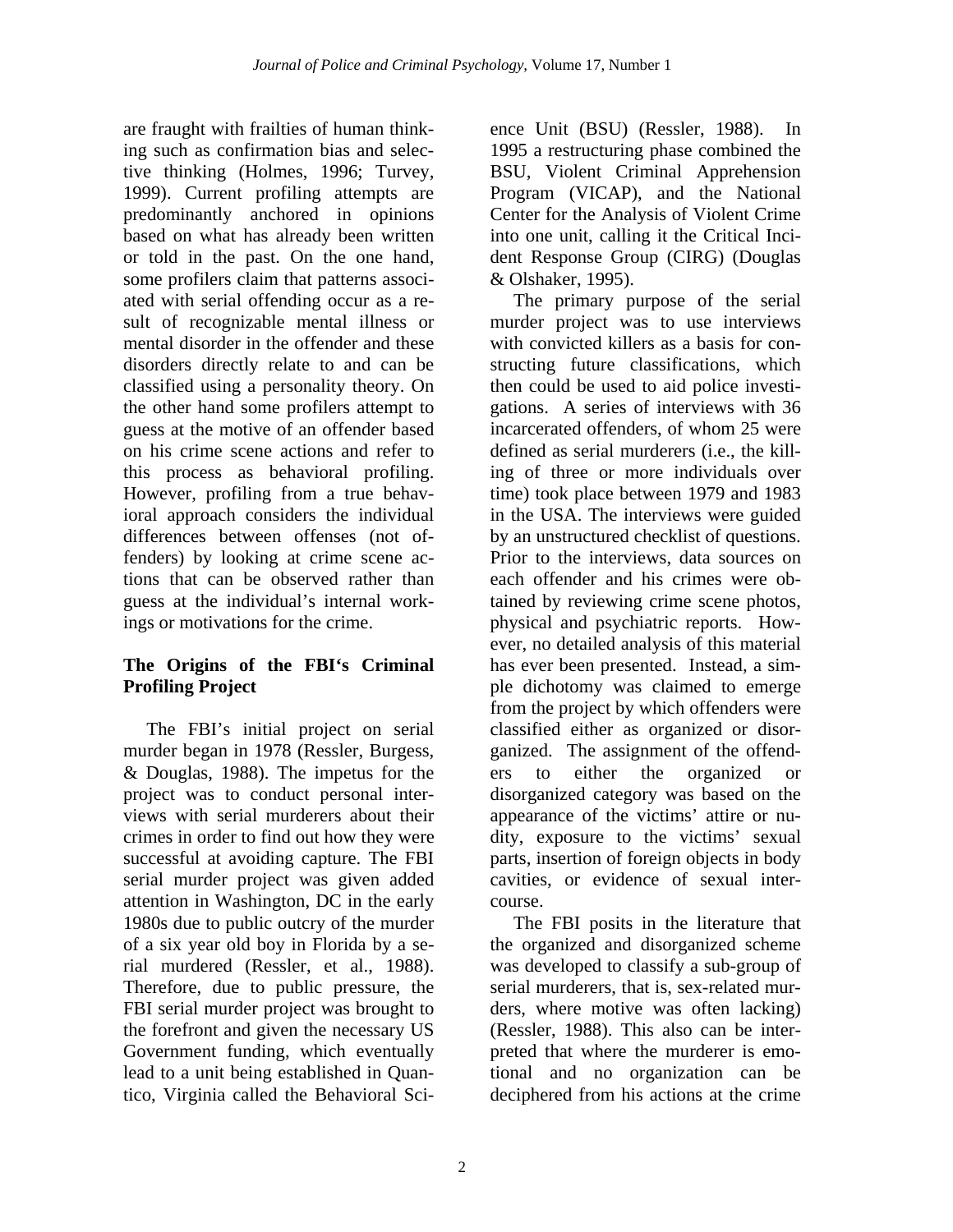scene, there is no motive. Because of the apparent lack of motive, FBI profilers decided to look for evidence of planning, irrationality, or some form of discord at the crime scene to determine whether the offender was organized or disorganized. The organized and disorganized typology is then used to classify the murderer's personality, depending on the category of the crime scene.

 There are weaknesses in the organized and disorganized dichotomy. For example, there is no explanation in the literature of the differences between the organized and disorganized serial murderer. Rather the organized and disorganized dichotomy seems to describe the different levels of aggression in serial murderers, although no literature source acknowledges this.

 The difference in organized and disorganized crime scenes are usually explained in the form of a psycho-dynamic drive; the dynamic drives are: 10 revenge, and 2) sadistic (Ressler, 1988; Lester, 1995). The focus of these drives is seen in terms of lasting urges, formed through early life experiences. These experiences are organized especially around conflict.

 The differences between the two types appear to originate from several traditional theories of aggression and personality disorders. For example, it is alleged that the organized offender has the ability to maintain some control over his aggressive behavior, while the disorganized offender is unable to maintain control. There is, however, a third type, the mixed offender, which is rarely discussed in the literature. The mixed type was added to accommodate offenders who did not fit into either the organized or disorganized category (Ressler, Douglas, Burgess, & Burgess, 1992).

# **The Organized Profiling Typology**

 According to the FBI classification, the organized (nonsocial serial murderers are generally assumed to be cunning, and spend vast amounts of time planning murders, whether consciously or not, and this behavior is reflected at their crime scenes. Another assumption is that the serial murderer's planning is expressed in his preoccupation with, and constant need for control (Brown, 1991). FBI profilers claim that crime scenes tend to echo this aspect through the condition of the body, the body's state of dress, selection of restraints and weapons, body disposal sites, and method of approach (Hickey, 1997; Douglas & Burgess, 1986).

 The organized serial murderer is described as one who is positively antisocial but often more gregarious, quite normal on the outside, maintaining normal relationships. He will be more forensically aware, mobile, creative, adaptive; he often has a certain preferred type of victim. Although victims' bodies are normally concealed, he will tease the police by leaving some bodies open to view. The FBI posit that the organized type serial murderer is out to shock and offend the community and taunt the police because he fees so much more powerful than them. The offender will likely be a police buff and usually collects items relating to law enforcement (Hickey, 1997).

 In the FBI study, imprisoned serial murderers classified as organized were assumed to have had an angry frame of mind at the time of the murder, but their behavior was calm and relaxed during the commission of the crime (Ressler, 1988). The organized crime scene is described as having a "semblance of order existing prior to, during, and after the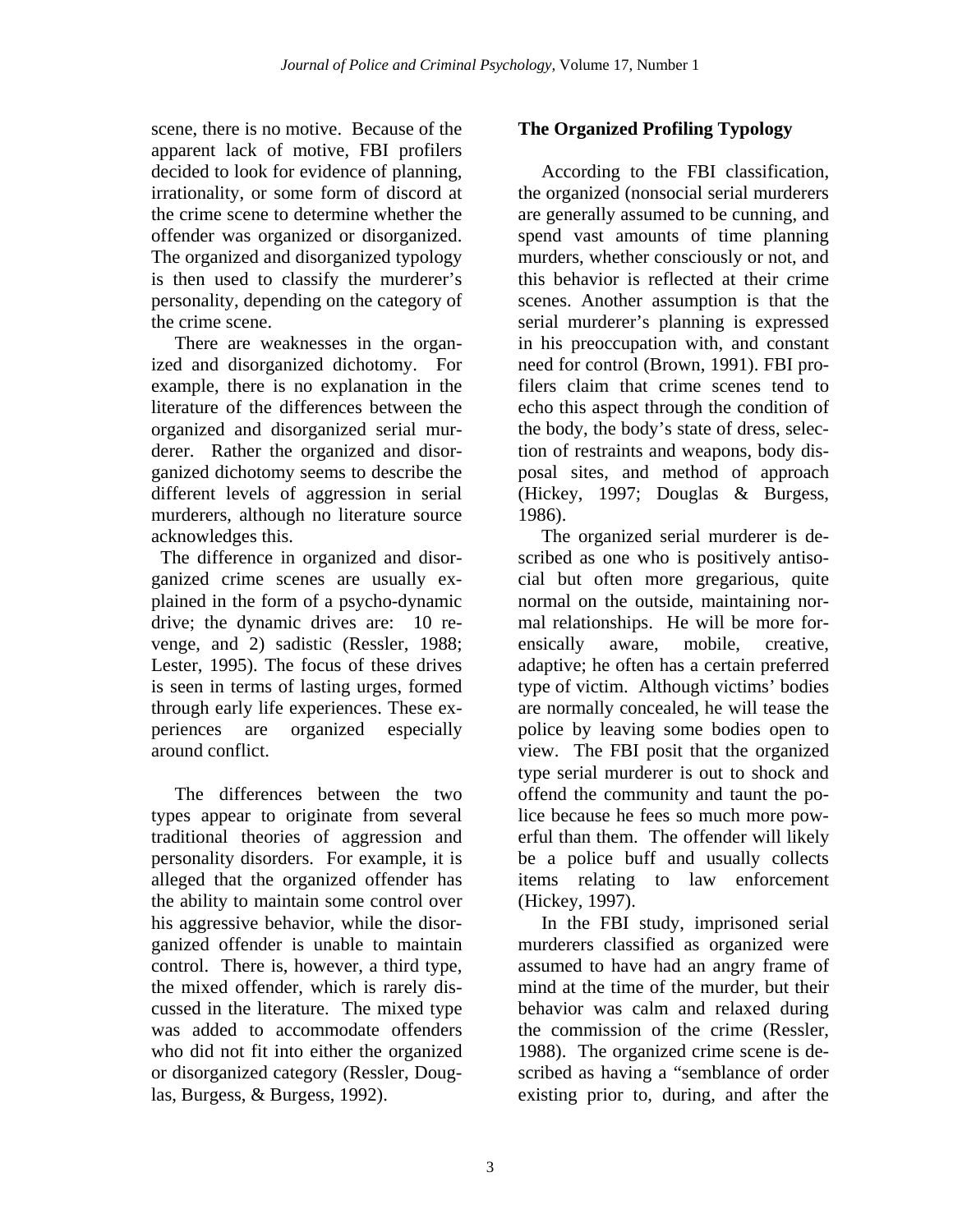murder. It is suggested that the murder is planned, and the offender is likely to used a con or ploy to lure his victims to their deaths. For example, the individual may strike up a conversation or pseudorelationship with his victims. For organized killers, who consciously plan their murders, selection of the victim is believed to be a first step in acting out their fantasy; victims are thought to be chosen because of their symbolic similarity to someone in the killer's life or because of meanings the offender assigned to particular actions, such as hitch hiking. However, the FBI provides no empirical research supporting its theory that serial murderers target specific victims for psychological reasons.

 The organized offender is seen as one who usually remembers his thoughts prior to each murder and improves on his planning with each subsequent killing. The offenders' planning and control over their victims are noted by the use of restraints, for example, ropes, chains, handcuffs, belts, or clothing. The offender is most likely to bring a weapon to the crime scene and take it with him when he leaves. The organized serial murderer is also forensically aware, and rarely leaves incriminating evidence behind. The FBI suggests that the organized serial murderer is more likely to rape and torture victims prior to death, while the disorganized types are more likely to mutilate and perform postmortem sexual acts. However, these assumptions have been challenged by several researchers (Meloy, 1997; Hickey, 1991).

 The organized typology has several shortcomings. The FBI suggests that organized serial murderers kill to act out their "control and dominance," while at the same time they maintain that prior to the murder, the offender is feeling frustration, hostility, anger, agitation, and excitement, all of which indicate that the crime is emotional, and revenge seems to be the primary drive. In other words, the FBI claims that serial murderers who kill in an emotional rage have control of their behavior at the crime scene (FBI Law Enforcement Bulletin, 1985).

 The revenge (nonsocial) drive explanation for repetitive murder is that it is the offender's unconscious effort to discharge aggressive drives toward another person who represents a significant other from past life experience. The act supposedly originates from the Oedipal trauma of a seductive or rejecting mother and a punitive or absent father. The ego's defenses cannot prevent the action, but can direct it towards an alternative object, the victim. The rationale of the revenge formulation is that the relationship between a child's parents sets the pattern not only for sexual and aggressive behavior, but for general standards of expressing and prohibiting all sorts of behavior.

 The drawback to the aggressive revenge drive theory is it assumes that conflicts invariably express themselves in Oedipal language. This may be true for some serial murderers, for example, David Berkowitz, Son of Sam, who shot couples in their cars apparently as standins for the biological parents who had abandoned him. The revenge focus for serial murder may have some validity, however, the Oedipal theory neither explains why some serial murderers need to seek revenge repeatedly, nor why convicted killers do not necessarily demonstrate weakened defenses in other aspects of their lives. It seems reasonable to conclude that an individual who is so tortured by Oedipal thoughts that he acts them out is going to reveal similar behavior in other areas of his life. Clearly,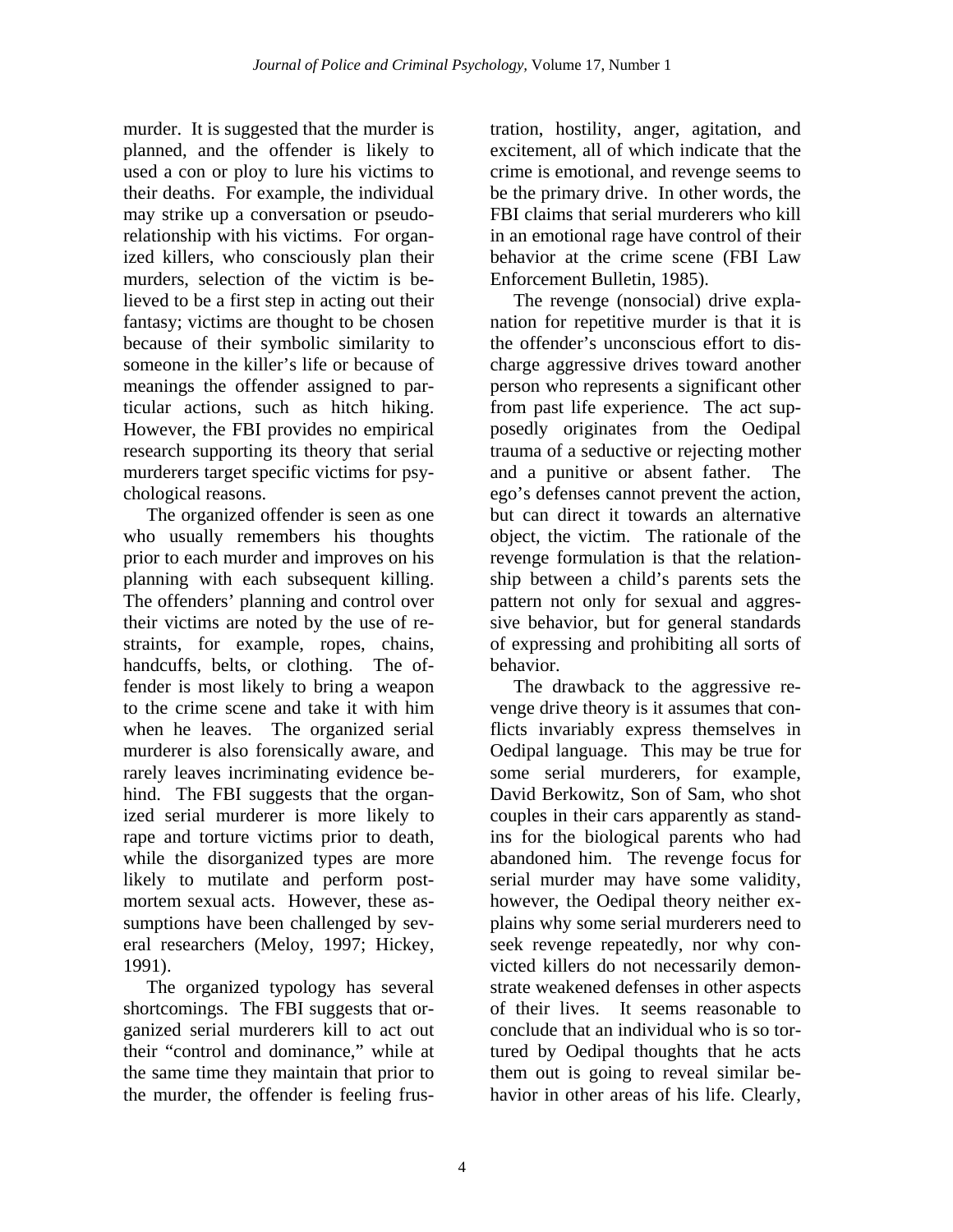the revenge focus seems too broad an explanation for describing individual differences in serial murderers.

# **The Disorganized Profiling Typology**

 Freud concluded in his Theory of Sexuality that with such perversions as sexual murder and necrophilia, "It is impossible to deny that in their case a piece of mental work has been performed which, in spite of its horrifying result, is the equivalent of an idealization of the instinct." Freud's statement seems to set the direction for the classification of the serial murderer's aggression as a sexual perversion, and many theorists have argued that the disorganized murderer kills primarily for sexual gratification (FBI Law Enforcement Bulletin, 1985).

 The asocial (disorganized) serial murderer is described as a liner, withdrawn, and more cowardly in his crimes (Holmes & Holmes, 1996). His crimes are often committed without a plan, and the victims are usually attacked in a blitz style. Some researchers suggest that the disorganized crime scene reflects a serial murderer whose motivation that the disorganized crime scene reflects a serial murderer whose motivation consists of uncontrolled sexual drives, reflected by the murderer's inability to control impulsive behavior or change his action in consideration of others."

 Other researchers suggest that the psychological gain for the disorganized serial murder is sexual exploitation of the victim in the form of torture. However, the term "torture" was not defined by the researcher. The literature asserts that a sadistic sexual drive is the impetus for the disorganized serial murderer) (Ressler, 1988; Hickey, 1997; Hickey, 1991). What is derived form this perspective are biases gleaned from offenders' self-reports. Consequently, no exploration of the different emphases murder has for different offenders is considered.

 Traditionally, the sadistic aggressive explanation suggests that the offender derives sexual gratification by the infliction of pain and degradation on living victims. It is argued in the serial murder literature that the etiology for serial murder is sexual gratification (Dietz, 1985). The sexual attack is posited to be a way to degrade, subjugate, and ultimately destroy the victim. In the sadistic drive formulation, it is postulated that the offender kills out of sexual frustration because of a specific need for an object he can humiliate and torture. Some researchers also claim that sadism reassures the individual of his power by easing his worries about, for example, castration. However, Storr (1972) discounts the sadistic sexual gratification theory. Rather, he suggests that the murder has less to do with sex and more to do with pseudo-sexual activity, power and control. Fox and Levin (1994) concur with Storr's view, and point out that domination is a crucial element in serial crimes with a sexual theme. Another problem is the traditional definition of sadism. For example, no consideration has been given to the offender's perspective – that during the course of a violent attack, determining when sadistic gratification begins or ends is problematic. It may be more logical to consider violent behavior as a continuum of actions.

 The disorganized offender is also describe as one who shows no forensic awareness, often leaving fingerprints, bloody footprints, semen, and evidence of little or no preparation for the murder by selecting weapons of opportunity. Ressler and his colleagues point out that the disorganized serial murderer is not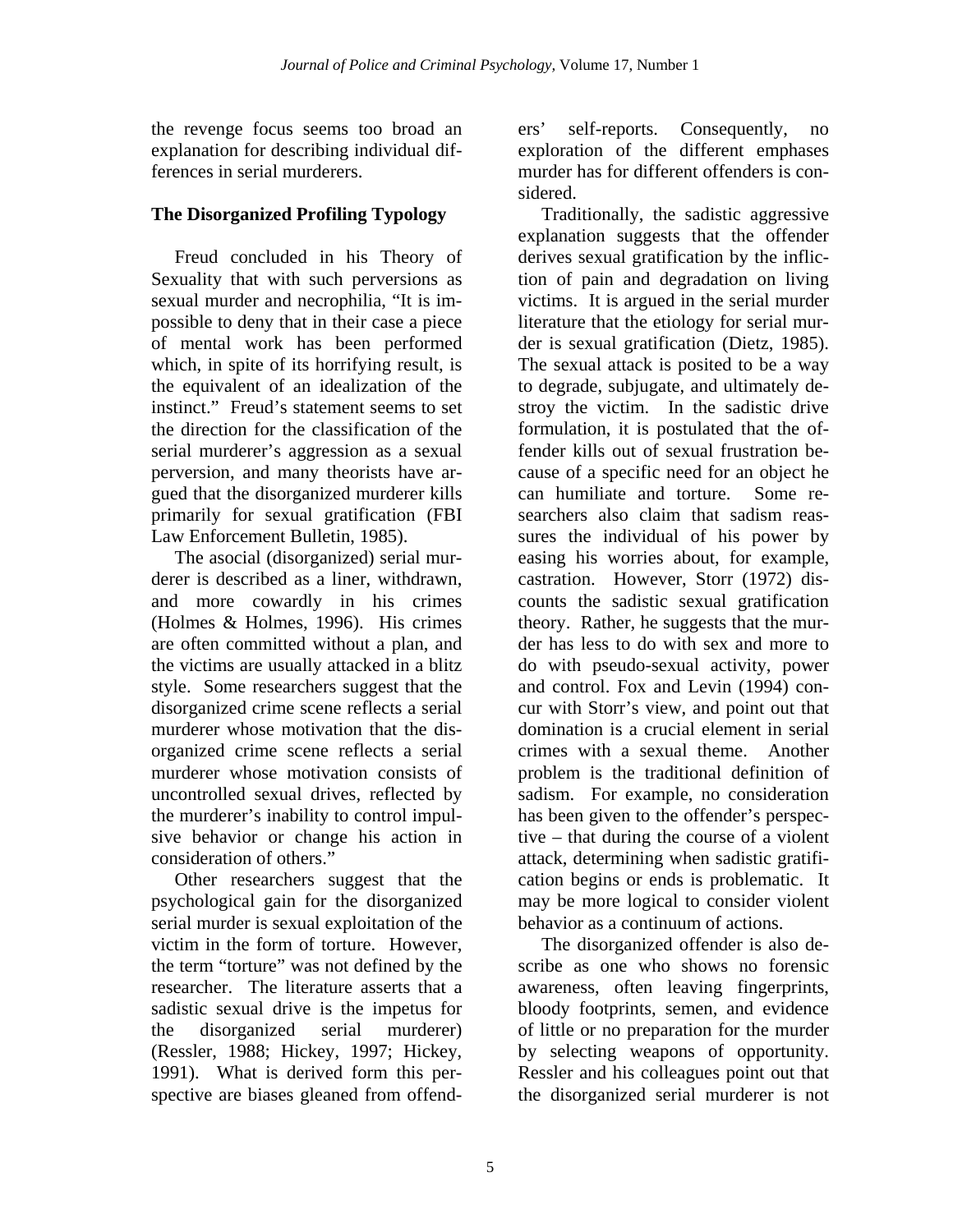likely to use restraints because the victim is killed immediately) (Ressler, 1988). In the disorganized type murder, the victim is depersonalized by cuts and stab wounds to specific areas of the body. Other examples of depersonalization and sadistic acts on victims occur in the form of inserted objects, which the FBI suggests is a form of regressive necrophilia and sexual substitution rather than an act of mutilation or control (Ressler, 1988; Douglas and Burgess, 1986). Additional sexual exploits may include features such as mutilation, disembowelment, amputation, and vampirism.

 The literature suggests that victims of the disorganized killer typically show signs of overkill and excessive blunt trauma to the facial area, which is thought to indicate that the victim knew her attacker) (Ressler, 1988). Also, the lack of organization is often noted by the offender making no attempt to conceal the victim's body, leaving her in the same location in which she was killed.

### **Discrepancies in the Organized and Disorganized Dichotomy**

 If we look closely at the FBI's description of organized and disorganized types, there appear to be some discrepancies in their "narrative descriptions" when compared to the respective "crime scene checklist". The narrative version of the disorganized type actually seems to contain a number of organized types of behaviors such as post-mortem sexual activity, revising the crime scene, and the use of gloves would appear to indicated cognitive planning and an instrumental focus. However, the checklist, which is the list of descriptive words that are assigned to each crime scene type (cf. Ressler et.al., 1988), seems to reflect more a mixture of revenge and expressive aggression. The actions of blunt trauma to the face and blitz attack are embedded with a primary focus, sexual gratification. The combination of these modes of behavior is commonly cited as indicative of the organized serial murderer, however, actually they appear to represent disorganization rather than organization. The hypothesis that serial murderer who perform mutilations, postmortem sex, and cannibalism are also disorganized is certainly open to question.

 In addition to these discrepancies, there are two further shortcomings in the organized and disorganized offender typology. First, the behaviors that describe each type are not mutually exclusive; a variety of combinations could occur in any given murder scene. This is, of course, a weakness in all the murder classification schemes discussed in this chapter. Second, there is no discussion of why serial murderers have the need to repeatedly murder. Both the revenge and sadistic drives seem too vague. The organized and disorganized scheme also provides no reason why serial murders select some victims and pass up others. The organized and disorganized labels appear to be clinical assessments, similar to those found in the DSM-III-R. Hare argues that the antisocial personality disorder criteria in DSM-III-R is primarily a measurement of antisocial and criminal behavior and does not measure the affective and interpersonal characteristics of the personality disorder commonly associated with individuals displaying psychopathological behavior (Hare, 1991).

### **Reliability of the FBI's Original Profiling Sample**

 In the FBI project, 36 killers were interviewed, 25 of whom were classified as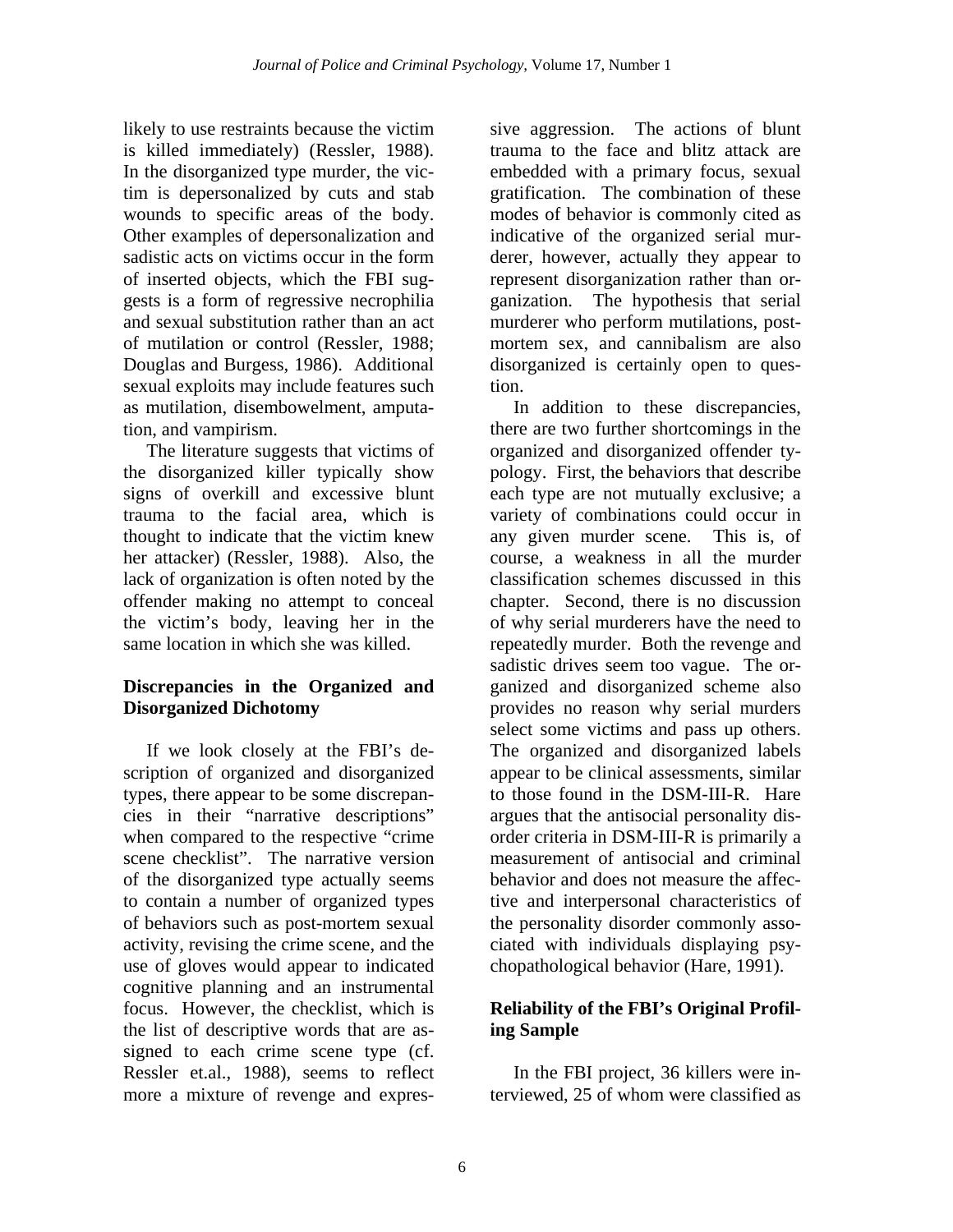serial murderers and 11 single or double killers. A sub-sample of the 36 offenders were classified as disorganized and organized (Ressler et al., 1988; Lester, 1995; FBI Law Enforcement Bulletin, 1985). Thirty-three of the offenders who participated in the interviews were white. The offenders who agreed to participate in the final project were reportedly motivated by various reasons, such as making restitution to victims, to obtain attention, or to gain some legal advantage. For example, some of the offenders interviewed "had not completely exhausted their legal appeals prior to the interviews" (Ault & Reese, 1984). Furthermore, the offenders who refused ot be interviewed were predominately white, intellectual, and motivated not to participated on advice from their attorneys, and were most likely to have organized behavior, which could account for the higher ratio of disorganized to organized murderers. Rather than interviewing a representative sample of killers, the FBI examined a small, select set of incarcerated offender who were interested in volunteering. Thus, the FBI sample must be viewed as biased, although exactly how much is difficult to tell without a description of the population the subjects were drawn form to compare with the sample.

### **Inferring Behavior from Fantasy in Profiling**

 One theme that dominates profiling typologies is the role that fantasy has in facilitation of the murders. Ressler and his colleagues argue that "sexual murder is based on fantasy" (Ressler et al., 1988). Several methodological constraints become relevant when inferring motivation through fantasy, for example the distortion most likely found in selfreport studies. The FBI's serial murder classification relies on self-reports of personal history background and elements of how the crime was committed. However, research by Lewis, Pincus, Bard, Richardson, Prichep, Feldman, and Yeager (1988) in a study that required independent confirmation of reports at the time of the incident), found that convicted killers tend to under-report histories of trauma and deny symptoms of psychiatric disorders. For example, during the interviews with serial murderers, the FBI researchers ultimately found the disorganized murderer's suspicions were not aroused about whether retrospective accounts of the offenders' fantasy state prior to the murders were accurate.

 In a later study, Prentky and his colleagues examined the role of fantasy in serial sexual murder by comparing 25 serial sexual murderers taken from the FBI sample with 17 single-victim sexual killers (Prentky, Burgess, Rokous, Lee, Ressler, & Douglas, 1989). The study found that the serial group differed significantly form the single homicide group on measures of intrusive fantasy. However, the Prentky study has several weaknesses. First, part of the data sample was borrowed form the FBI serial murder project, which, as discussed earlier, has inherent biases. Similar to the FBI's studies, the Prentky study is so embedded with a mixture of clinical motivational assumptions that no clear differences are made between fantasy and planning. Shapiro (1981) cautioned that historical explanations of pathology are simply too narrow a base from which to derive the complicated forms of sadism. Second, the Prentky study used a control group, single sexual murderers, but the study methods were not matched to those used with the serial murderer group. This is rather vexing because there were no interviews of the offenders in the single-victim group. Instead, data were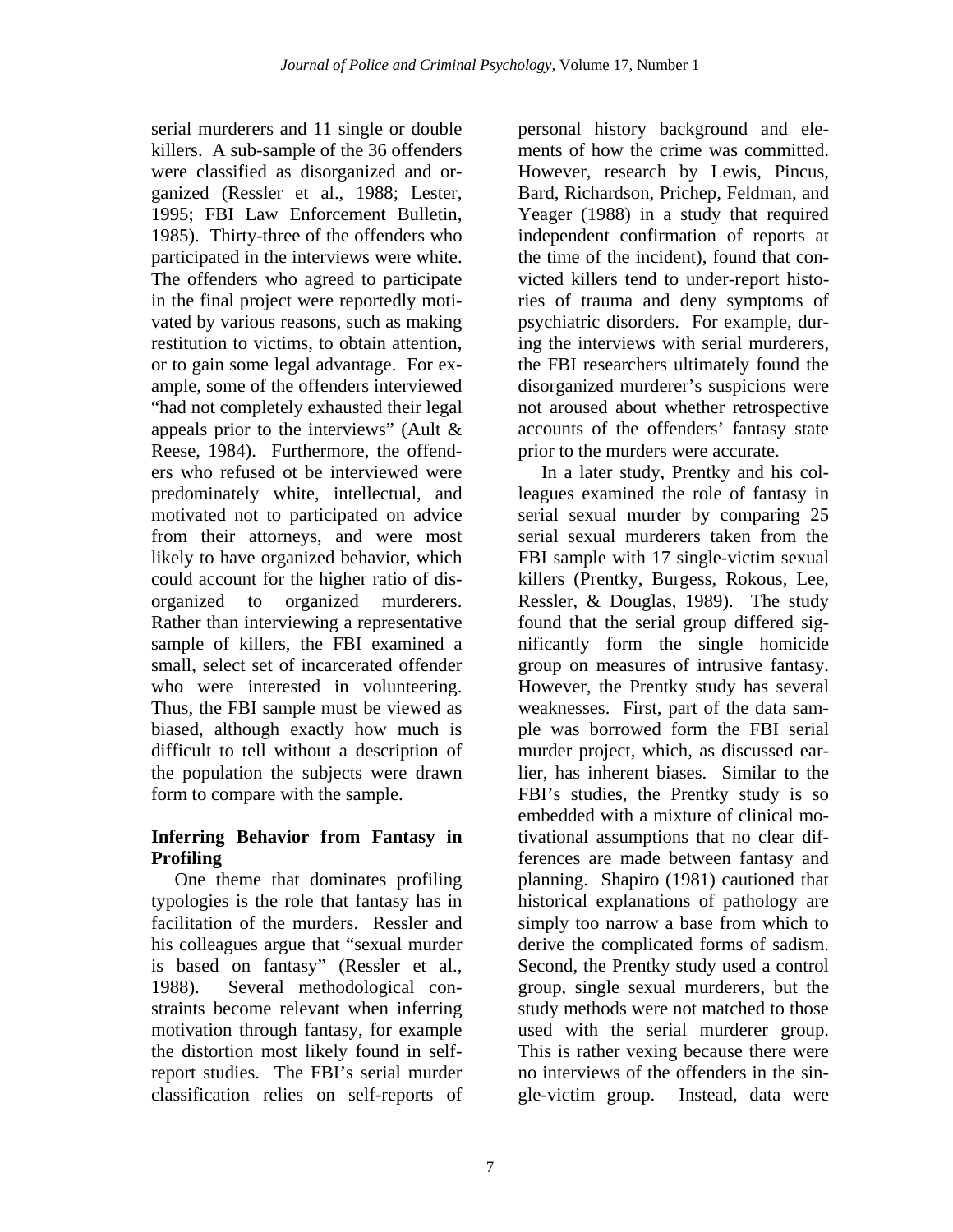taken from police archives. DeHart and Mahoney (1994) point out that researchers who choose to distinguish between one-victim murderers and serial murderers run into ambiguities in scientific and legal classification of serial murderers, which may diminish the validity of the data. Third, the Prentky study compared a distinct sub-group of serial sex murderers with single-victim murderers who, over time, may not be likely to have the opportunity to exhibit bizarre sexual behaviors as the serial. Finally, the study used fantasy to distinguish between the types of offenders, which is highly susceptible to subjective interpretation.

 Further complications come to light when using inferred motives and fantasies to develop a classification model of serial murder. Serial murderers often alter or exaggerate their claims for egocentric or status reasons. The FBI classification model of serial murder is constructed under the assumption that normal people do not have sadistic fantasies, or if they do, the fantasies are different from those experienced by serial murderers. One assumption is that childhood fantasy is usually positive, and thus serial murderers' childhood fantasies are oddly violent. Another assumption is that serial murderers show an unusually early onset of fetishistic behavior, when in fact the literature suggests that fetishism begins to develop in children somewhere around the age of five (Caputi, 1987).

 Fantasy is described in the FBI motivational model as a linear relationship between a dominant mother, abusive personality, and arousal levels (Burgess, Hartman, Ressler, Douglas, & McCormack, 1986). However, Terr (1991) found that abused children could become either aggressive or withdrawn, and children with non-abusive backgrounds

demonstrated a range of responses from psychosis through neurosis. This suggests that subtle yet crucial distinctions may be overlooked when an interviewer inquires only whether or not the offender's mother was dominant in his childhood. Lion (1991) further suggested that inferring fantasy from violent crimes such as rape and serial murder is problematic. Gresswell and Hollin (1994) point out that little research out that little research has been published on how pervasive sadistic fantasy is within the general population or on the precise relationship between fantasy offending and real offending.

# **Validity of the FBI's Profiling Model**

 Using a five-stage development criteria, Bush and Cavanaugh (1986) examined two classification models of serial murder proposed by the FBI. They determined that serial murder typologies generally fall into two stages: 1) unfounded statements not supported by data collection, and 2) unevaluated case reports without rigorous evaluation of other contributory factors. The remaining stages of the criteria were 3) scientific case reports of individuals or small groups, 4) select population studies of particular sub-groups, and 5) epidemiological studies of larger random samples or a significant proportion of a small population.

 Busch and Cavanaugh (1986) concluded that serial murder typologies were weak because they were descriptive and were not generalizable to the full population of serial murderers at large. They also found that the two studies depended on ad hoc data, which tended to confirm the assumptions of the researchers. Busch and Cavanaugh (1986) further argued that the motivational model for se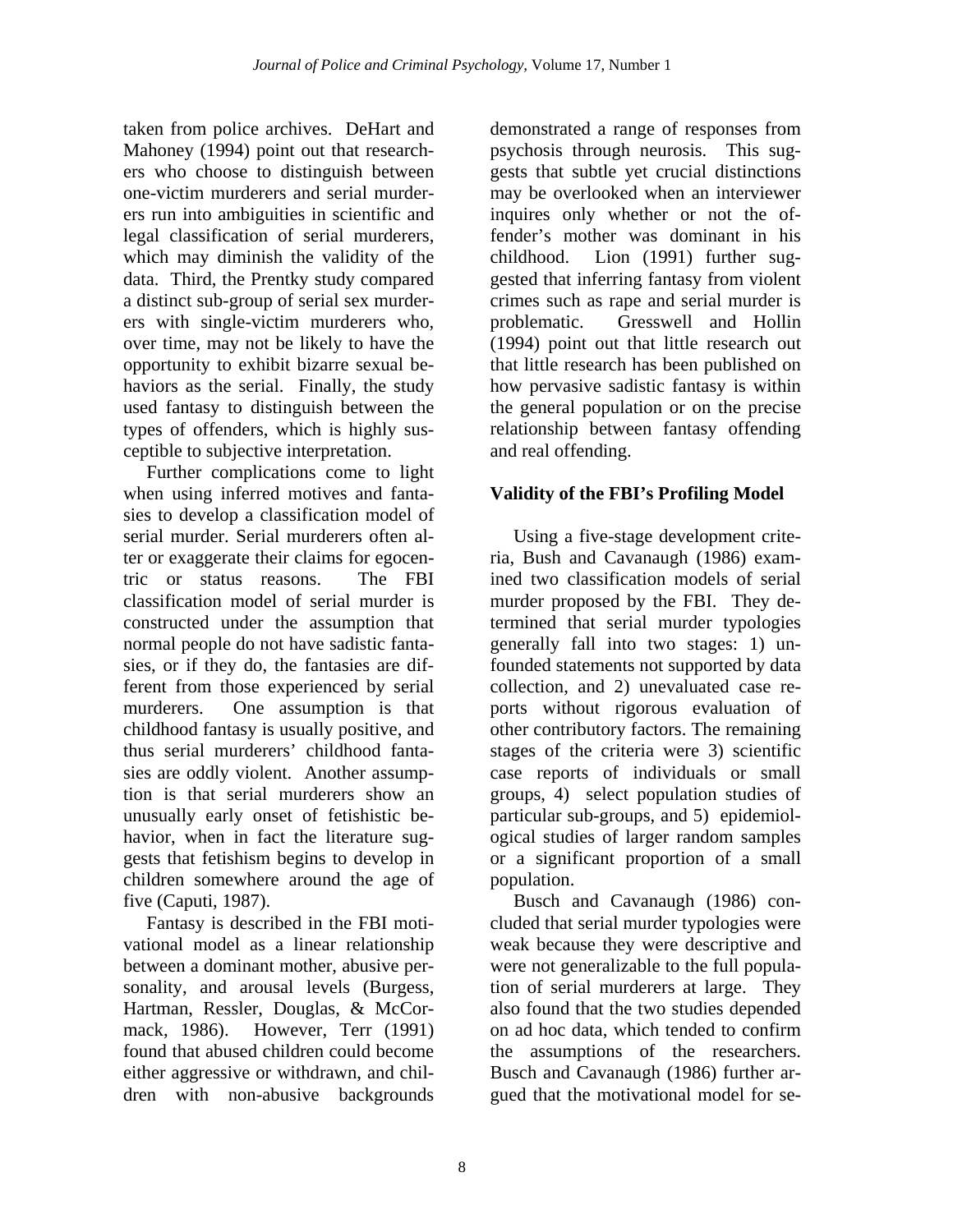rial murder proposed by the FBI lacked statistical support, and warn that conclusions drawn from the crime scene variables inevitably produced a bias favoring confirmation of the assumptions. Canter (1994) also questioned the motivational based profiling typologies by pointing out that the offender's actions are known to police, but not his motivation.

#### *Lack of Empirical Operational Definitions*

 A continual source of conflict in the FBI's serial murder model is the lack of defined concepts in the organized and disorganized dichotomy. An example of lack of defined concept is, in the FBI project, fantasy which positively coded if the daydreaming content included intentional infliction of harm in a sadistic or sexually violent way (Prentky et al., 1989). The problems with this form of deductive reasoning are demonstrated in one serial murder case where, on one hand, the FBI profilers interpreted the bizarre positioning of a victim's body to represent a Hebrew letter as evidence of planning rather than fantasy, and on the other hand, they interpreted the refinement in techniques used to immobilize victims as evidence of fantasy rather than planning. Katz (1988) points out that any model of serial murder, which accepts blanket statements about motivation and does not carefully examine victim/offender interaction of behavioral sequences in the actual murder may be misleading.

# *False Dichotomization of Variables*

A typical example of false dichotomization of variables and the lack of mutually exclusive concepts in the FBI typology is demonstrated in the following scenario:

how would a police investigator classify an organized serial murderer with good intelligence, sexual competence, and who is geographically mobile (car) who commits a spontaneous, depersonalizing murder in which the victim's body is left at the crime scene, which are characteristics of a disorganized killer? In this example the profilers assume that the motivational factor that caused the violent criminal behavior will be indicated by study of the patterns in the external characteristics of violent offenders. Their assumption is that the antecedent factor for a series of murder is due to both an emotional outburst and some intrinsically abnormal personality in the offender, and that the offender's personality will be reflected in the way he carries out his crimes. This perspective sees motivation and personality as the same process, and neglects that emphasis that each explanation may have for different individuals.

# **Utility of the FBI Profiling Model**

 The theories on which the FBI serial murder classification is built are rather perplexing. First, there is the clinical classification which sees difference in offenders rather than crimes. These classification typologies seem to paint a picture of the offenders' mental illnesses, rather than trying to distinguish between their crimes (Burgess et al., 1986). Here, motive is thought to be some form of anger or rage towards society or a targeted group of individuals, and the offender harbors his emotional reactions to the point where they explode. These trends may be explained in terms of displacement of anger from other targets, or the feeling of lack of power. Stephenson (1992) has reviewed such displacement theories as general explanations of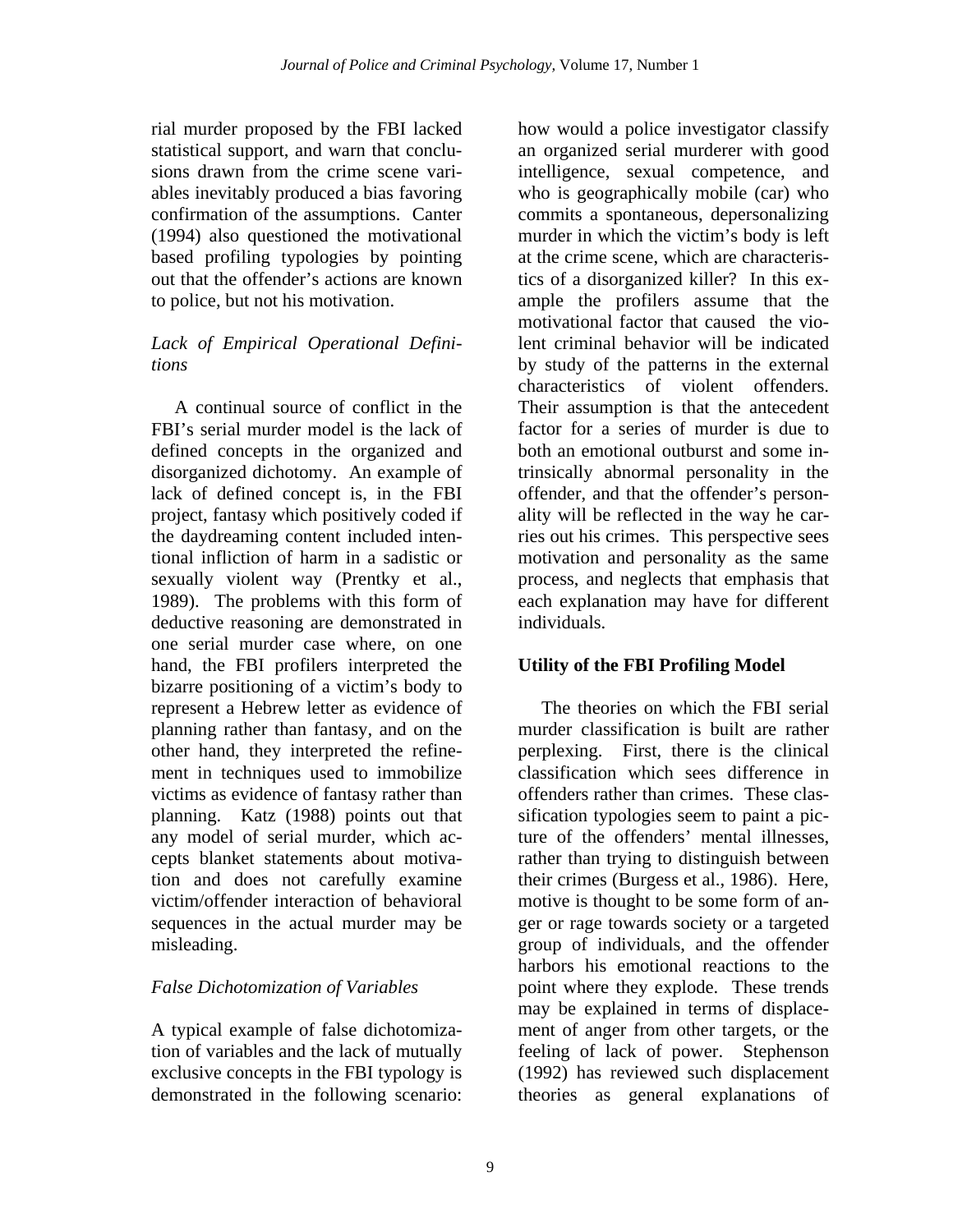criminal behavior and found little evidence for them. Second, there is the motivational classification that suggests that the internal forces or predispositions that drive a sadistic killer to murder repeatedly are mental representations of vicarious gratifications. In other words, the murderer, who has no conscious emotion, is driven by thoughts and fantasies.

 This perspective is usually derived by relying on self-reports of serial murderers to classify the offender's mental state, and in turn to classify crime scenes. However, the FBI profilers suggest that the sadistic serial killer is influenced by a continual fantasy. The problem with this form of deductive reasoning is that motives are inferred and are assumed to be related to intrinsic thoughts and mental illness, and the exploration of behavior is totally neglected.

 Not surprisingly, in a recent study of different profiling approaches, Wilson and his colleagues (1997) examined the validity and utility of diagnostic evaluations and profiles developed from crime scene analysis (cf Ressler et al., 1988). Wilson and his colleagues (1997) concluded that the "majority of profilers are mildly to severely flawed." Other approaches to profiling appear to be not much better. Given this, it might be more productive to adopt an approach that focuses more on behavior such as investigative psychology.

### **The Personality to Behavior Confusion in Profiling**

 The actions of serial murderers from a behavioral approach looks at behaviors that can be observed rather than the individual's internal workings. As John B. Watson argued many years ago, "only individuals can observe their perceptions and feelings, but someone else can observe your actions" (Hilgard, 1977). Consequently, it seems more reasonable to consider crime scene actions as experiences of behavior rather than particular manifestations of intrinsic psychopathology.

 The behavior approach to classifying serial murderers' actions suggests that an individual's actions are the result of interaction between offender's characteristics and the social and physical conditions of the situation. An inductive behavioral approach to profiling sees behavior as mostly being consistent across a number of situations rather than specific to a particular environmental context. By employing the inductive behavioral approach, trends in how offenders behave from one crime to the next can be explored. Researchers often assume that personality traits are consistent, so that an offender can be characterized according to enduring personality characteristics. However, individuals are not uniformly rewarded across different crimes. The offender may learn to discriminate between contexts win which certain behavior is appropriate and those in which it is not. Rather, aggressive actions are differentially rewarded, and learned discriminations determine the situations in which the individual will display a particular behavior. This suggests that diverse behaviors do not necessarily reflect variations of the same underlying motive but often are discrete responses to different situations. Therefore, a behavioral classification model of serial murder may be more representative of serial murders at large than a model developed from personality traits.

#### **Holmes' Profiling Approach**

 Other researchers have developed profiling typologies (Dietz, Hazelwood, & Warren, 1990; Keppel & Walter,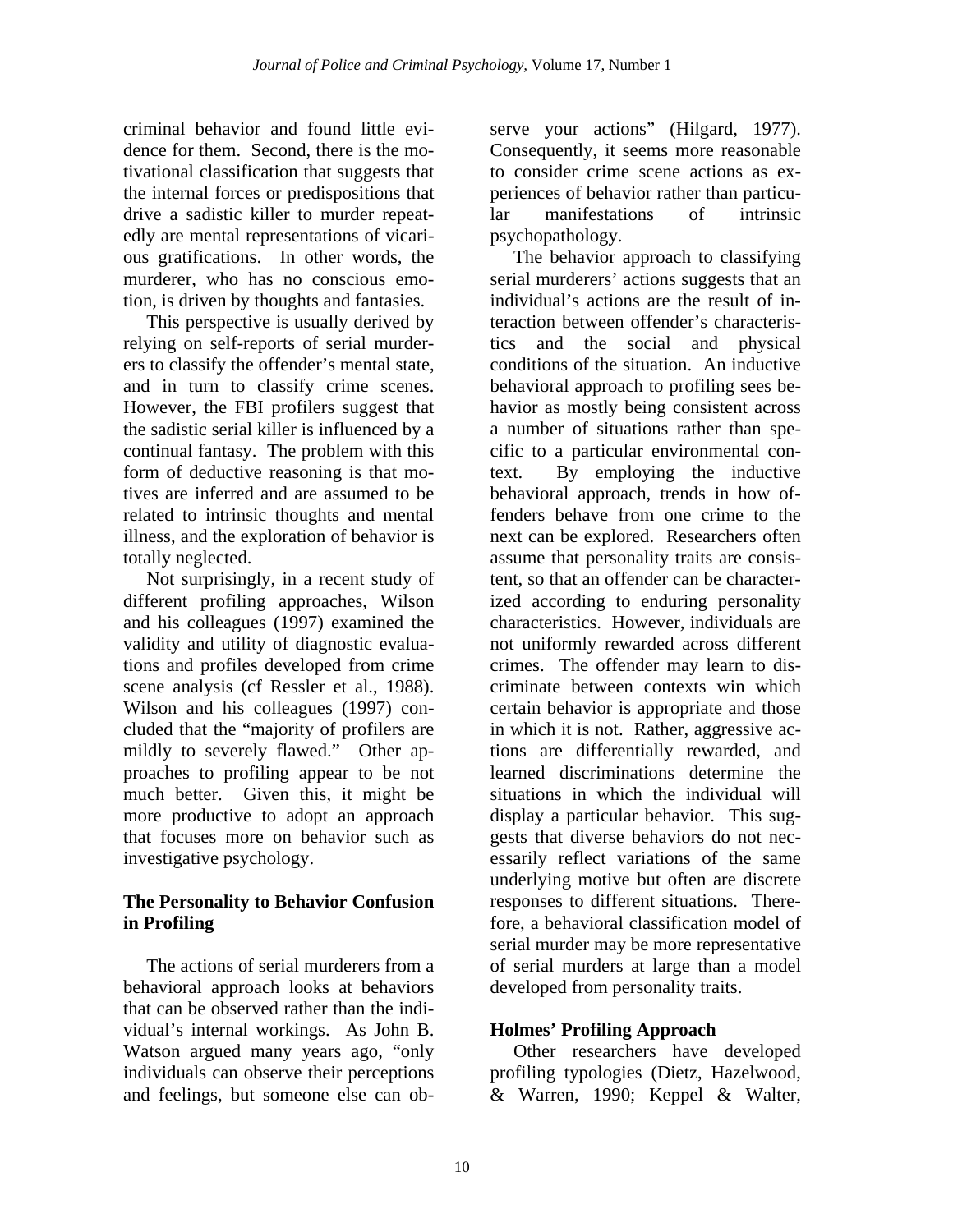1999; Holmes & Holmes, 1996). For example, Holmes and Holmes (1996) classified serial murderers into four types:

- 1. Visionary serial murderers, whose impetus to kill is propelled by voices they hear or visions they see
- 2. Mission serial murderers, whose impetus to kill is a need on a conscious level to eradicate a certain group of people
- 3. Hedonistic serial murderers, who are labeled lust or thrill murderers, and whose crimes have sexual overtones to them
- 4. Power/control serial murderers, whose impetus to kill are driven by a need for sexual gratification and the complete domination of their victims.

 The Holmes' classification scheme appears to be a type of story line offering reasons serial murderers murder rather than an empirical model distinguishing between offenders and offenses. Gresswell and Hollin point out three weaknesses in the Holmes' serial murder typology: 1) the classifications are not mutually exclusive, 2) the classifications are not exhaustive, and 3) the classifications fail to pick up interactions between the murderer, the victims, and the environment, and do not appear to be flexible enough to accommodate a serial murderer who may have different motives for different victims or changing motives over time. Another weakness in the Holmes' classification model is that the data is not provided on which the conclusions are based.

# **Hickey's Profiling Approach**

 Hickey's study on serial murderers and their victims is base on data collected on 203 serial murderers of 34 females and 169 males (Hickey, 1991; Hickey, 1997). The dates of the crimes range from 1795 to 1988. Hickey's research focused mainly on victims of serial murderers rather than the offenders' crime scene behaviors (Hickey, 1997). Hickey's study on serial murder is considered to be one of the most thorough in the literature and could be robust for developing profiles related to victimology. Hickey developed a taxonomy of motives from his data, and he states that serial murderers' motives appear to focus on "financial security, revenge, enjoyment, and sexual stimulation." However, there are several problems with Hickey's motive types. It is likely that most researchers would exclude many of the females who could be labeled as "black widows," meaning that they usually killed for profit (Hickey, 1997). Of the 34 female murderers in his study, 53% killed for profit sometimes, while in 41% the motive for murder was entirely financial profit. It is interesting to note that Hickey did not rely on self-reports but rather data obtained from case files.

 The data on male serial murders was less than forthcoming in Hickey's study. He did not discuss many behavioral characteristics, and when they were highlighted, they were used descriptively. Consequently, no attempt made to empirically explore the relationship between serial murderers who murdered out of revenge and the distances they traveled to commit their crimes, and although he did discuss differences in spatial behavior, it was not in relation to crime scenes actions.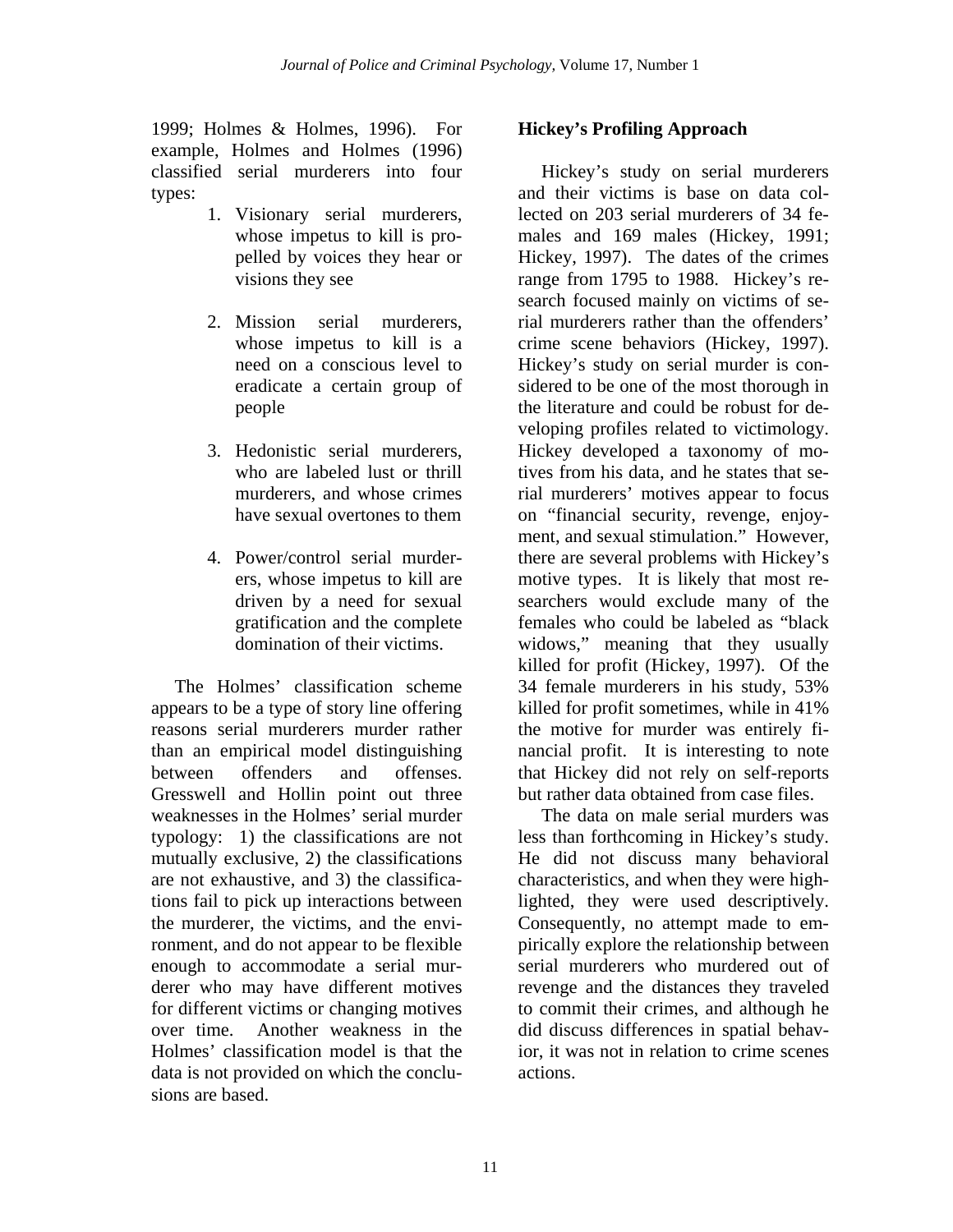Despite the shortcoming in Hickey's study, he does provide a useful descriptive model on predisposition factors and facilitators that could useful in profiling the serial murderer. He refers to his model as the "trauma-control model for serial murder" (Hickey, 1997). Hickey suggests that the triggering mechanism in the serial murderer may be some form of trauma in which the individual is unable to cope with the stress of traumatic events. Hickey points out that individuals deal with traumatic events differently, and some deal with past trauma in a more destructive framework.

 One interesting finding in Hickey's study was, although no exact percentage figure is given, he found that serial murderers who were serial rapists were also abused. In a similar vein, Hazelwood and Warren (1989) reported in their study on 41 serial rapists that 76% had been sexually abused as children. This finding is interesting because it could give an indication that a common feature in a serial murderer's backgrounds could be some form of a traumatic experience.

# **The Dietz Profiling Approach**

 Dietz and his colleagues made a descriptive study of 30 sexually sadistic serial murderers (1990). The purpose of their study was to gather information on personal characteristics and crime scene details common among such murderers. Seventeen of the subjects were classified as serial murderers, five of who were originally in the FBI's sample population (Dietz, Hazelwood, and Warren, 1990). The remaining subjects were drawn from a pool of cases maintained in the FBI's National Center for the Analysis of Violent Crime. The data used were archival documents (i.e., self-reports and police records) describing the offenders'

crimes. The study found that 93% of the sexual sadists were organized, and suggested that fantasy was the motivational factor behind the murders.

 The ratio of organized to disorganized offenders in the Dietz study was considerably higher than in the FBI's project. The high proportion of organized offenders was probably due to biases in the sample; that is, a distinct sub-group of offenders, sexual sadistic murderers who were most likely to have organized behavior. Another form of bias in the Dietz study was the combination of a small sample size with a priori diagnosis suppositions mad about the offenders, which appear to confirm the assumptions of the researchers. These weaknesses make the Dietz study weak for profiling purposes.

#### **Keppel and Walter's Profiling Approach**

 Keppel and Walter (1999) proposed a theoretical classification by which sexual murderers' motivations could be profiled. They described four types of sexual murderers: 1) power-assertive rapemurderer, 2) power-reassurance rapemurderer, 3) anger-retaliatory rapemurderer, and 4) anger-excitation rapemurderer (Keppel & Walter (1999). The power-assertive rape-murder is described as a series of acts which the rape is planned and the murder is an unplanned response of increasing aggression to ensure control of the victim. The actions are characterized by forceful aggression and intimidation. In the power-assertive rape-murder, Keppel and Walter suggests that the homicide becomes one of maintaining control over a vulnerable victim, and the killer demonstrates mastery of the situation by taking charge by the use of an assertive image and dominating violence. The power-reassurance rape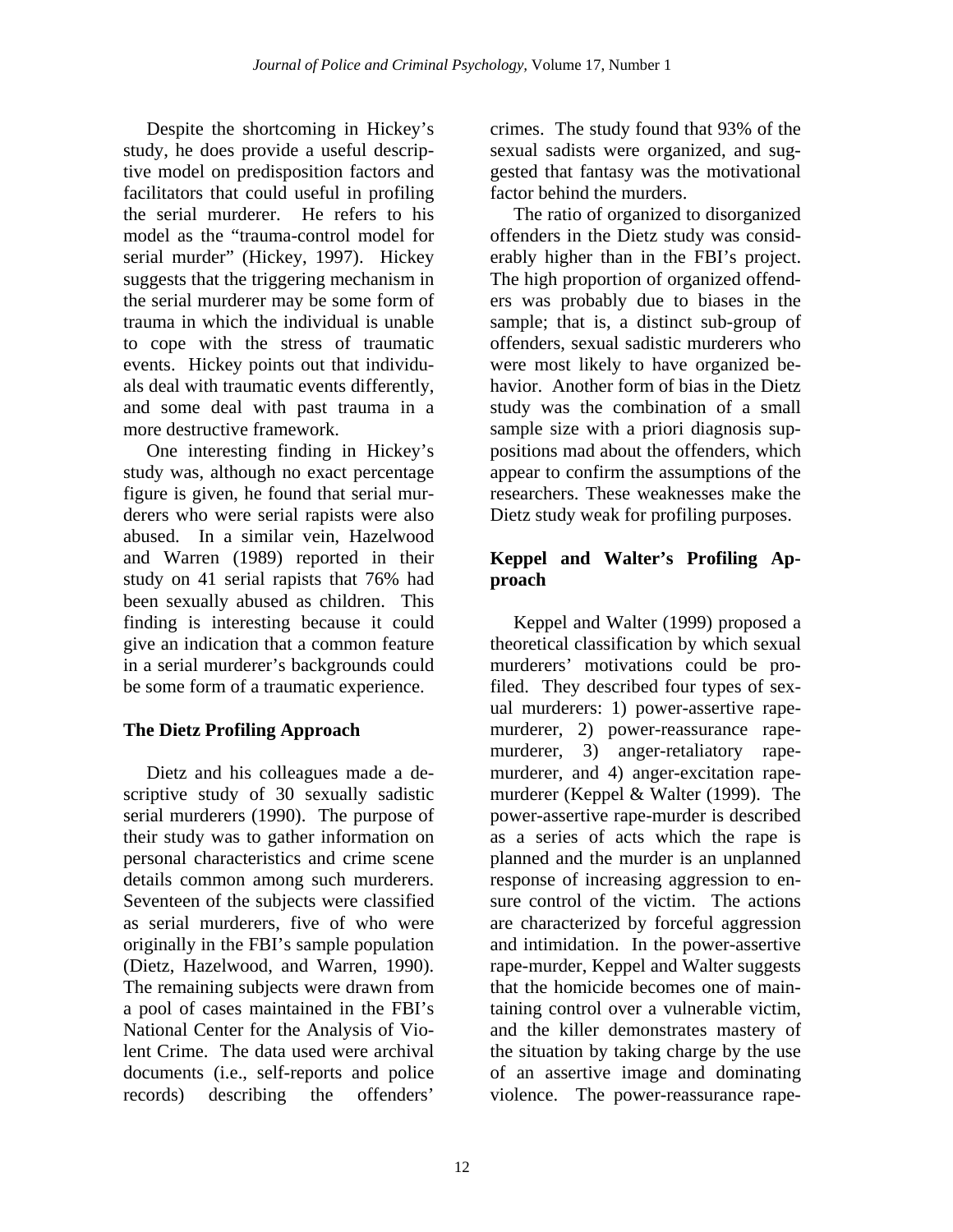murderer is described as rape that is planned followed by an unplanned overkill of the victim. In this type of sexual murder, the authors suggest that the killer is motivated by an "idealized seduction and conquest fantasy." Keppel and Walter point out that this type of killer expresses his sexual competence through seduction and when that fails, the murder allows the offender to reintroduce the fantasy system. The anger-retaliatory rap-murder is where the rape is planned and the initial murder involves overkill. This type of offender murders for purposes of retaliation, getting revenge on women due to poor past relationships with women. The final type of sexual assault and murder are planned for the purpose of inflicting pain and terror on the victim for personal gratification. This type of murder involves sadistic acts precipitated by highly specialized fantasies.

 Keppel and Walter appear to have borrowed their profiling typology from a previous theoretical rape classification scheme first proposed by Cohen in 1971, which was revised later by Groth et al. in 1977, and again modified by Hazelwood and Burgess in 1987. Some of the weaknesses in the original rape classification scheme are still prevalent in the Keppel and Walter model. The caveat of overlapping behaviors is problematic in the Keppel and Walter sexual murder model, and there is no discussion of any systematic analysis from which the described offender types may be validated. As a result, the perspective derived from the Keppel and Walter typology emphasizes the various psychological functions that sexual murder has for the offender, not the actual varieties of action the murder consists of. Consequently, the classification scheme makes little distinction between the overt crime scene behavior as

it occurs in murder and the psychodynamic processes that produce that behavior. There is little attempt to differentiate aspects of the offender's motivations and life-style from aspects of his offending behavior. Any attempt to understand the actions that occur in murder offenses require the classification of offense behavior as distinct from classification of the offender in either psychological or sociological terms.

 There are also several unique weaknesses to the Keppel and Walter sexual murder typology originally not found in the rape classification scheme. The profiling typology gives no consideration for an offender who commits a completely random crime. In each of the sexual murder types, either the rape or murder is planned. In an attempt to validate their sexual murder typology, Keppel and Walter surveyed a group of incarcerated murderers at the Michigan State Penitentiary who were given the four classification types and asked to describe which type fit them best. This process could hardly be considered scientific. In sum, Keppel and Walter's sexual murder types are described and then illustrated by case studies, and the differences between them are briefly discussed. The lack of data does not allow for exploration of the general applicability of the proposed classifications, because no background information on samples or population has been published. Hence, these are generalized classification in need of empirical refinement before they can be considered robust for criminal profiling.

#### **Heuristics and Biases in Profiling Decision Making**

 As previously discussed, the reliability, validity and utility of deductive profiles generally offered to police investigations are weak and have met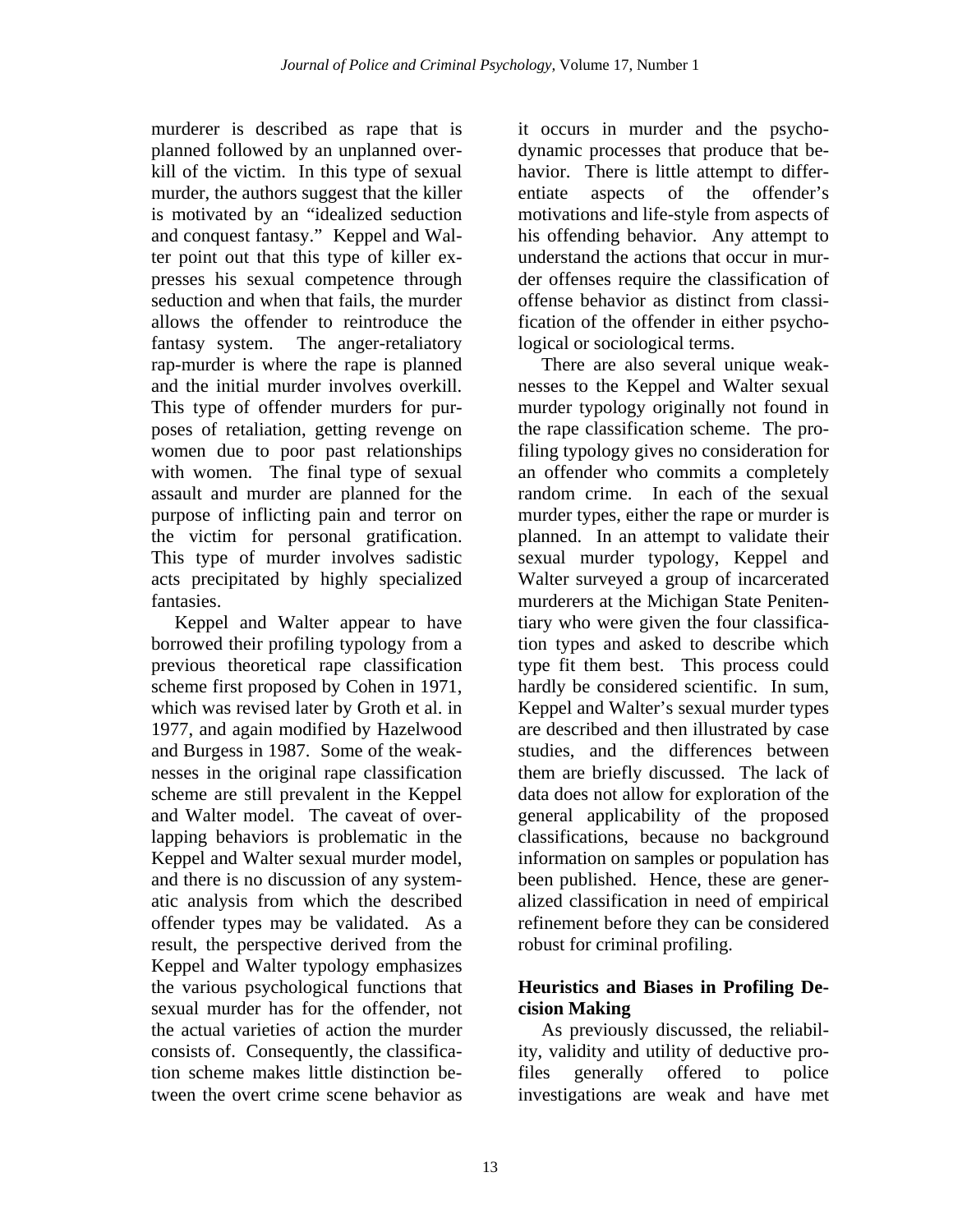with continual criticisms. For example, Godwin (1978) argues that profilers are playing a blindman's bluff, groping in all directions in the hope of touching a sleeve. Levin and Fox (1985) point out that, offender profiling as we know it today is vague and general and thus basically useless in identifying a killer. Blackburn (1993) echoes similar concerns and points out that profiling is more an art than a science, and evidence for its validity is limited. Broadly, current criticisms of profiling are borne out of studies on conventional investigative approaches that suggest there is nothing special about detective work experience or clinical expertise (see Ekman, 1991; Kohnken, 1987; Alison & Canter, 1997).

# *Confirmation Bias*

 Numerous studies have demonstrated that people generally give an excessive amount of value to confirmatory information; that is, information which is positive or which supports a position (Schwenk, 1988). Confirmation bias refers to a type of selective thinking whereby one tends to notice and to look for what confirms one's beliefs, and to ignore, not look for, or undervalue the relevance of what contradicts one's beliefs. This type of thinking results from relying on deductive inferencing without any supporting inductive research. For example, Wiseman, West and Stemman (1996) found in cases where psychics had contributed to a police investigation the psychics and the investigators they advised were only likely to remember those aspects of the case they were correct about and forget a considerable number of assertions that were totally incorrect. Gilovich (1993) suggests that the most likely reason for excessive influence of confirmatory information is

that it is easier to deal with cognitively. In other words, for profilers it is much easier to see how a piece of information supports a position than it is to see how it might count against the position. This form of confirmatory thinking is prevalent in criminal profiling and often results in misleading information and wasted man-hours.

# *Selective Thinking*

 Selective thinking is the process whereby a profiler selects out favorable evidence for remembrance and focus, while ignoring unfavorable evidence. This kind of thinking is sometimes referred to as 'tunnel vision' within criminal investigative circles. Selective thinking occurs when an investigator or profiler rejects alternative explanations in favor of simpler ones. This form of thinking is referred to as 'Occam Razor.'

# *Post Hoc Fallacy*

 Post hoc fallacy, also called post hoc ergo proper hoc (after this therefore because of this) fallacy is based upon the mistaken notion that simply because one thing happens after another, the first event was a cause of the second event. This form of reasoning in profiling is the basis for many erroneous conclusions. For example, you have a "vision" that a body is going to be found in the water near a tree and later a body is found in the water near a tree.

 However, to establish the probability of a causal connection between two events, controls must be first established to rule out other factors such as chance or some unknown causal factor (Riere, 1998). Anecdotes from law enforcement officers who use this approach and swear by it, does not count as establishing the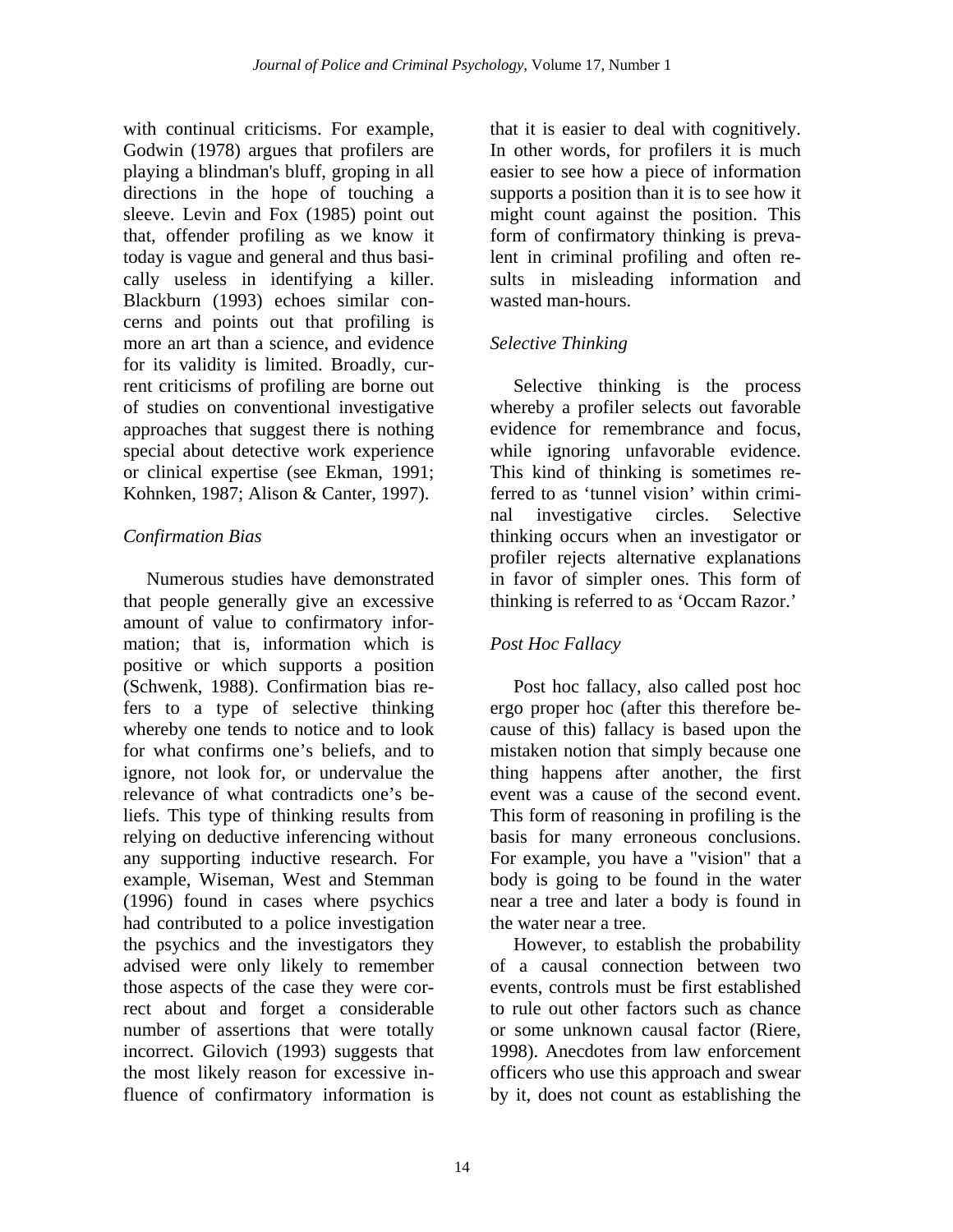probability of causal connection. Rather, a controlled study, comparing success rates with true detectors and fake ones, is the only way to establish the probability connection between two events.

 From the previous discussion on the frailties of human thinking, we should be aware that offender profiles and many conclusions about what may have happened in a crime are distorted by easily recalled events and selective perception and expectations that bias the observations and conclusions. This process is called "illusory correlation," which encourages the belief that unrelated variables; events, crime scene actions, etc. are correlated when in fact no associations exist.

 To change profiling from an art to more a science what is needed are alternative approaches that give rise to systematic and scientific processes which will aid in reducing illusory correlations, hindsight bias and improve the way in which crimes are profiled and how offender profiles are generated as well as testing their accuracy and applicability to criminal investigations.

# **Conclusions**

 On the whole, criminal profiling methods are inherently flawed due to weak operational definitions and inferred deductive assumptions made about offender actions and characteristics. In its present form, this leads to empirically unsound and misleading profiles. For example, as mentioned earlier, Prentky and Ressler suggest that fantasy is the motive for serial murder, however, they provide no literature to support their theory. Their claims appear to be deductive conclusions based on offenders' selfreports, which are highly susceptible to misleading and false information.

 Profiling typologies reviewed in this paper, outside of Hickey's study, seem rather vexing. No explanations are given regarding how the offender's criminal personality is formed. Some profilers argue that the offender is affected by some manifestation of mental illness, while others argue that pre-disposition and sometimes fantasy is the motive for murder. The problem is that neither mental illnesses nor fantasies are motives, therefore, it is not possible to specify exactly what is responsible for the offender's actions. An offender who is mentally ill may have different reasons for murder than an offender who appears normal, yet may be driven by fantasies.

### **Investigative Process Management**

 Given the problems with the deductive profiling approaches, how should we proceed? One way might be through the inductive profiling approach of Investigative Process Management (IPM) (Godwin, 2000, 2001, 2003).

### **A Move Towards a Facet Classification of Serial Murderers**

An alternative to classifying serial murderers into rigid types, organized and disorganized, for example, is the inductive investigative process management method that sees the criminal's behavior s shaped by daily life experiences and interpersonal relationships with others. In other words, the way the individual treats others when he is not offending may affect the way he carries out his crimes.

 Investigative process management offers a new approach to profiling that may be practical for police investigations. There are two immediate advantages. First, police investigations are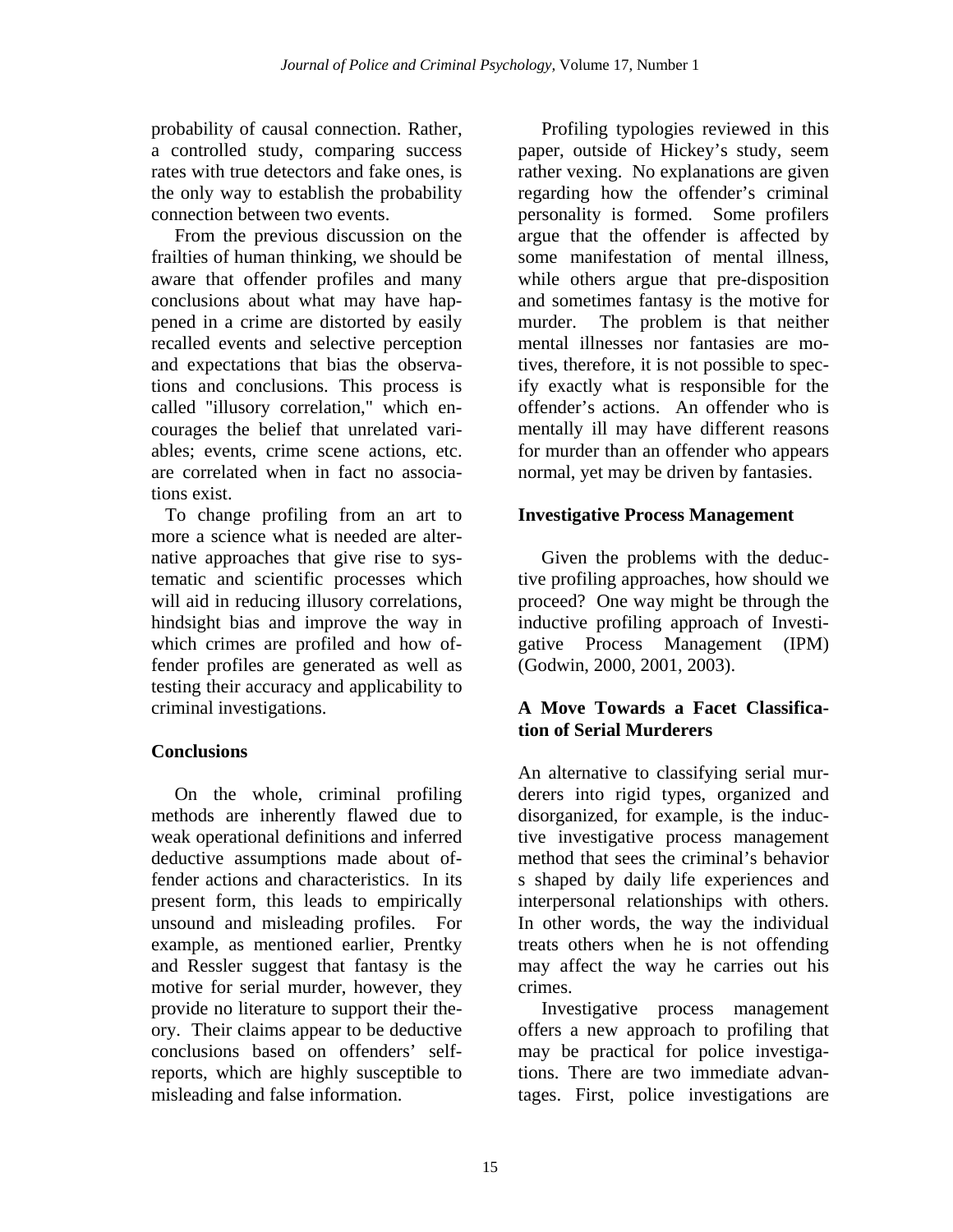faced with a great deal of information of investigative value that may be derived from simple overt aspects of an offense. Research carried out in investigative process management can be helpful in that crimes often involve subtle behavioral information which has value, but human biases drawn about the overt actions of the offenses usually overshadow these subtle actions. One example of how the investigative process management profiling could assist police in a serial murder investigation is a study carried out by this author on the spatial behavior of 54 U.S. serial murderers (Canter and Godwin, 1997). The study found that the locations at which victims were abducted were centrally located close to the offenders' home bases rather than at any number of the body dump locations.

 Second, investigative process management relies on offense and offender variables that have been inductively related and empirically replicated for linking crimes to a common offender without having to rely on the unreliability and weak validity and utility of deductive profiles.

 As Canter (1997) clearly pointed out: Detectives and police investigators are particularly vulnerable to the creative fictions of 'profilers' because their task is very similar to that of a novelist. Investigators feel the need to invent a narrative that makes sense of all the facts and also indicates the psychological processes that gives the plot its dynamics, usually rather ambiguously referred to as the 'motive.' If this invention adds weight to their own loosely formulated notions it is even more attractive (Canter, 1997).

#### **REFERENCES**

Alison, L. J., & Canter, D. V. (1997). *Professional, legal and ethical issues in offender profiling*. London: Dartmouth Publishing.

- Ault, R. L., Jr. & Reese, J.T., (1984). Psychological assessment of criminal profiling. In Committee on the Judiciary (1984), in *Hearing Before the Subcommittee on Juvenile Justice of the Committee on the Judiciary United States Senate Ninety-eighth Congress. First Session on Patterns of Murders Committed by One Person in Large Numbers with no Apparent Rhyme, Reason, or Motivation,* July 12, 1983, Serial No. j-98-52, Washington, D.C.: U.S. Government Printing Office. Reprinted from FBI Law Enforcement Bulletin, 1980, September 1-4, 1980.
- Blackburn, R. (1993). *The psychology of criminal conduct: Theory, research and practice.* Chichester, England: Wiley.
- Brown, J.S., (1991). The psychopathology of serial sexual homicide, *American. Journal of. Forensic Psychology, 12*, 11-24.
- Burgess, A.W., Hartman, C.R., Ressler, R.D., Douglas, J.E., & McCormack, A., (1986). Sexual homicide: a motivational model, *J. Interpersonal Violence*, *1,* 251-272.
- Canter, D., (1994). *Criminal Shadows: Inside the Mind of the Serial Killer*, London: Harper-Collins.
- Busch, K.A., & Cavanaugh, J.L., (1986). The study of multiple murder: preliminary examination of the interface between epistemology and methodology, *J. Interpersonal Violence*, 1 5-23.
- Caputi, J., (1987). *The Age of Sex Crime*, London: The Women's Press Ltd.
- Cohen, M.L., (1971). The psychology of rapists, *Seminar in Psychiatry*., 3, 307-325.
- DeHart, D.D., & Mahoney, J. M., (1994). The serial murderer's motivations: an interdisciplinary review, *Omega*, 29, 29-45.
- Dietz, P.E., (1985). Sex offender profiling by the FBI: A preliminary conceptual model, in M.H. Ben-Aron, S.J. Hucker, and C.D. Webster, Eds., *Criminal Criminology: the Assessment and Treatment of Criminal Behavior*, Pittsburgh, PA: American Academy of Psychiatry and Law.
- Dietz, P.E., Hazelwood, R, & Warren, J., (1990). The sexually sadistic criminal and his offenses, *Bull. American Academy Psychiatry and Law,* 18 163-178.
- Douglas, J.. & Burgess, A. (1986). Criminal profiling: a viable investigative tool against violent crime, FBI *Law Enforcement Bulletin,* 55, 9-13.
- Douglas. J.. & Olshaker, M., (1995). *Mindhunter*, New York: Scribner.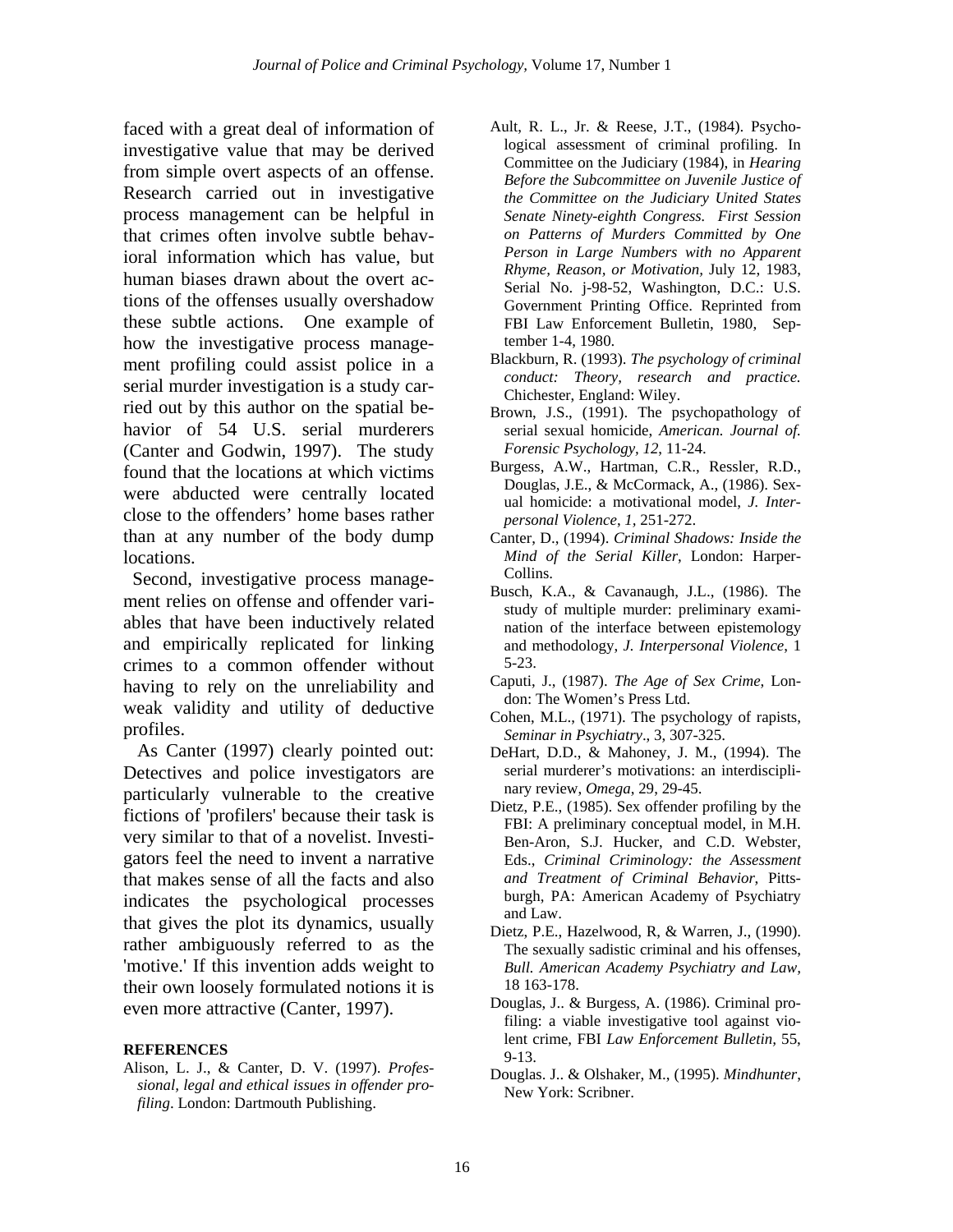- Elkman, P. (1991). Who can catch a liar? *American Psychologist*, 46, 913-920.
- FBI Law Enforcement Bulletin (1985), Classifying sexual homicide crime scenes: Inter-rater reliability, reprinted in *NCAVC criminal investigative analysis: sexual homicide*, Quantico, VA, 1990.
- Fox, J., & Levin, J., (1994). *Overkill: Mass Murder and Serial Killing Exposed*, New York: Plenum Press.
- Fox, J., & Levin, J. (1985, December). *Serial killers: How statistics mislead us*. Boston Herald p. 45.
- Godwin, J., (1978). Murder USA: *The ways we kill each other.* New York: Ballantine Books.
- Godwin, M., In Press*. Serial Murder: A Psychological Perspective*, Boston, MA: Allyn and Bacon.
- Godwin, M. (2000). *Hunting Serial Predators: a Multivariate Classification Approach to Profiling Violent Behavior*, Boca Raton, FL: CRC Press.
- Godwin, M. (2001). (Ed), *Criminal Psychology and Forensic Technology: A Collaborative Approach to Effective Profiling*, Boca Raton, FL: CRC Press.
- Gresswell, D.M., & Hollin, C.R., (1994). Multiple murder: a review, *British Journal of Criminology*, *34*(1), 1-13.
- Groth, A., Burgess. A., & Holmstrom, L., (1997). Rape, power, anger, and sexuality, *American. Journal of Psychiatry*, *134*, 1239-1243.
- Hare, R.D. (1991). Without Conscience, New York: Pocket Books.
- Hazelwood, R.R., & Burgess, A. W., (1987). An introduction to the serial rapist, FBI Law Enforcement Bull, 16-24, September.
- Hilgard, E. R., (1977). *Divide Consciousness: Multiple Controls in Human Thought and Action*, New York: Wiley.
- Hickey, E., (1997). *Serial murderers and their victims*,  $2^{nd}$  ed., Belmont, CA: Wadsworth.
- Hickey, E., (1991). *Serial Murderers and Their Victims,* Pacific Grove, CA: Brooks and Cole.
- Holmes, R.M., & Holmes, R. (1996). *Profiling Violent Crimes: an Investigative Tool*,  $2<sup>nd</sup>$  ed., Sage: CA.
- Katz, J., (1988). *Seductions of Crime*, New York: Basic Books.
- Keppel, R., & Walter, R., (1999). Profiling killers: a revised classification model for understanding sexual murder*, Int. J. Offender Ther. Comp. Criminology*, *43*, 417-437.
- Kohnken G. (1987). Training police officers to detect deceptive eyewitness statements: Does it work? *Social Behavior*, *2,* 1-17.
- Lester, D., (1995). *Serial Killers: the Insatiable Passion,* Philadelphia, PA: The Charles Press.
- Liebert, J., (1985). Contributions of psychiatric consultation in the investigation of serial murder, *Int. J. Offender Therapy and Comp. Criminology, 29*, 187-200.
- Lewis, D.O., Pincus, J.H., Bard, B., Richardson, E., Prichep, L.S., Feldman, M., and Yeager, C., (1988). Neuropsychiatric, psycho-educational, and family characteristics of 14 juveniles condemned to death in the United States, *Am. J. Psych.*, *145*, 584-589.
- Lion, J., (1991). Pitfalls in the assessment and measurement of violence, *J. Neuropsychiatry Clinical Neurosciences,* 3, 540-543.
- Meloy, J.R., (1997) *Violent Attachments*, NJ: Aronson.
- Newman, J.H., (1870). *Apologia Pro Vita Sua: Being a History of His Religious Opinions*, London: Oxford University Press.
- Prentky, R. A., Burgess, A. W., Rokous, F., Lee, A., Hartman, C., Ressler, R., & Douglas, J., (1989). The presumptive role of fantasy in serial sexual homicide, *American. J. Psych.*, 146, 887-891.
- Ressler, R., Burgess, A. W., & Douglas, J., (1988). *Sexual Homicide: Patterns and Motives*, Lexington, MA: Lexington Books.
- Ressler, R., Burgess, A., and Douglas, J., (1983). Rape and rape-murder: one offender and twelve victims, *Am. J. Psychiatry*, *140*, 36-40.
- Ressler, R., Burgess, A., D'Agostino, R., and Douglas, J., (1984). *Serial murder: a new phenomenon of homicide*, paper presented at the tenth triennial meeting of the International Association of Forensic Sciences, Oxford, England.
- Ressler, R., Douglas, J., Burgess, A.W., and Burgess, A.G., (1992). *Crime Classification Manual*, London: Simon and Schuster.
- Revitch, E. and Schlesinger, L. B., Murder, evaluation, classification, and prediction, (1978). in S. B. Kutash, L. B. Schlesinger and Associates, Eds., *Violent Perspectives on Murder and Aggression*, San Francisco: Jasey, 1978, 138-164.
- Storr, A., (1972). *Human destructiveness*, New York: Basic Books.
- Shapiro, D., (1981). *Autonomy and Rigid Character*, New York: Basic Books.
- Stephenson, G.M., (1992). *The Psychology of Criminal Justice*, Oxford: Blackwell.
- Terr, L., (1991). Childhood traumas: an outline and overview, *American. Journal of. Psychology, 148*, 10-20.